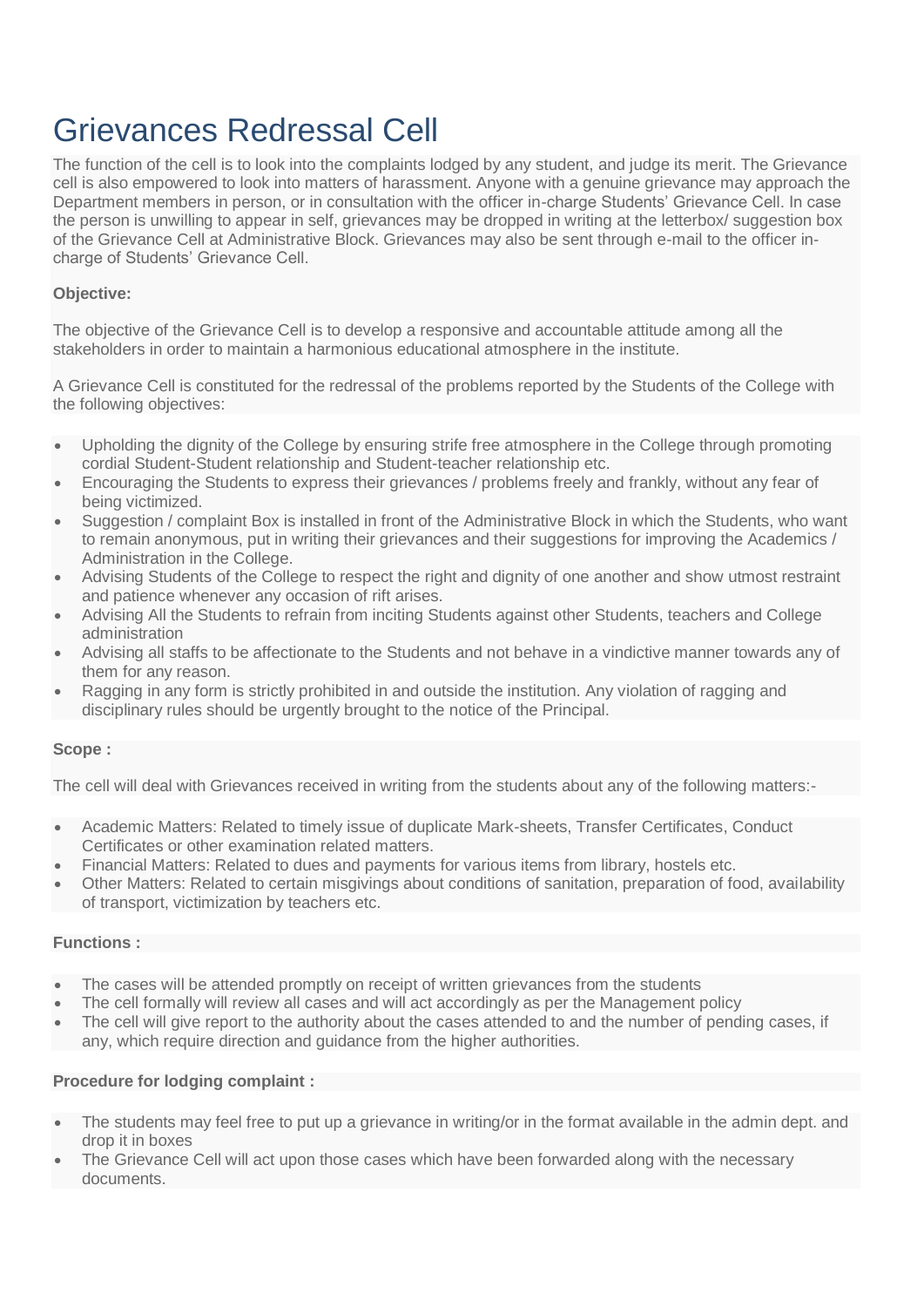The Grievance Cell will assure that the grievance has been properly solved in a stipulated time limit provided by the cell.

Officer Incharge : Asst. Prof. Arun P. Lingade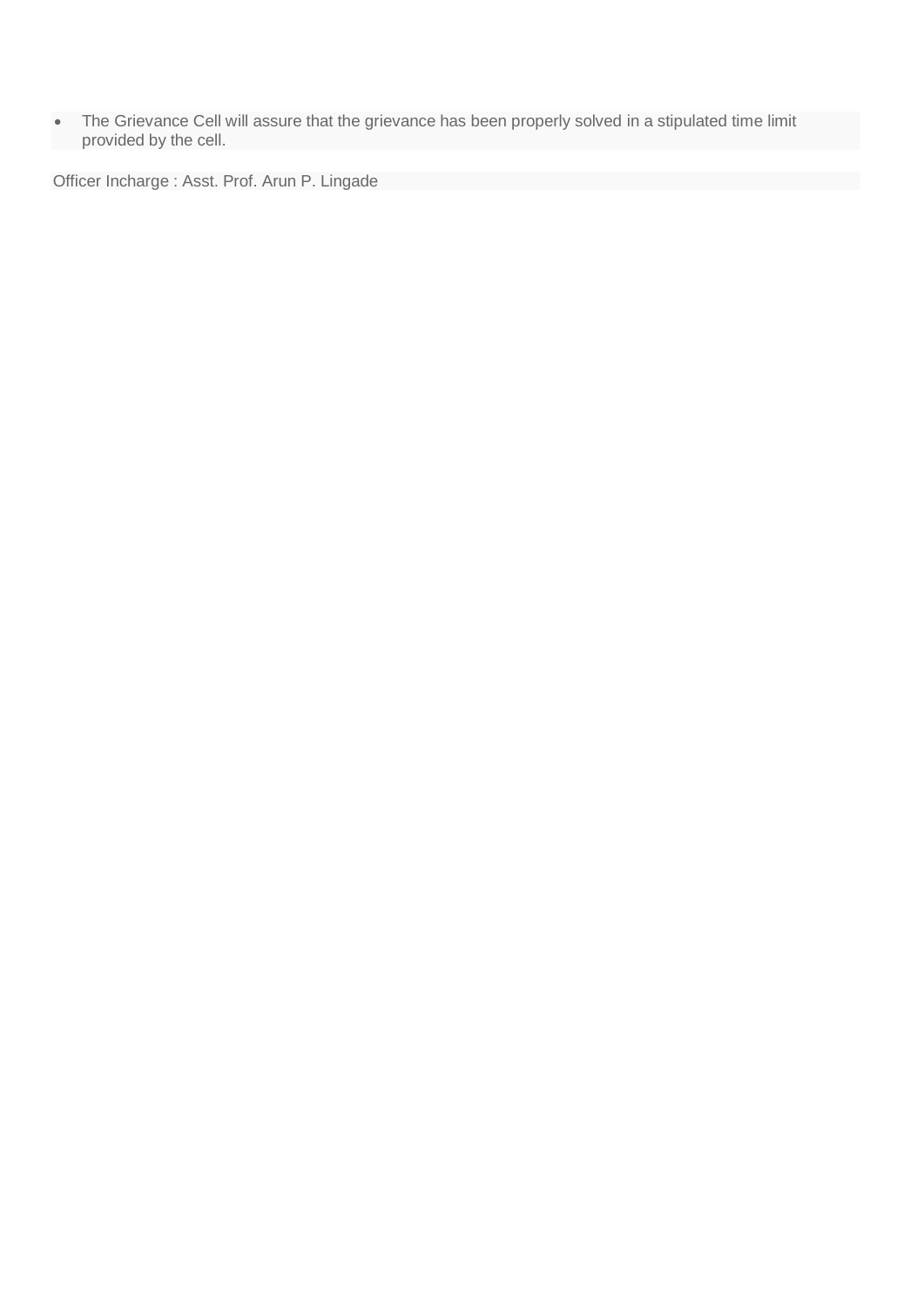# University of Mumbai

**No. DSD/05/of 2019**



 **Dr. Sunil Patil Department of Students' Development I/c Director II. II. II. II. II. II. II. II. II. II. II. II. II. II. II. II. II. II. II. II. II. II. II. II. II. II. II. II. II. II. II. II. II. II. I 'B' Road, Churchgate Mumbai – 400 020 Tel. No. 2204 28 59** 

# **CIRCULAR**

To, The Principals/Directors of the Affiliated Colleges/Recognized Institutions of the University of Mumbai

# **Subject: Constitution of College Grievance Redressal Cell (CGRC) as per maharaYT/ Saasana rajap~ AsaaQaarNa Baaga caar baÊ AsaaQaarNa k`maaMk 67**

Sir/Madam,

As per directives received from the University Authorities, I am directed to inform your goodself that as per maharaYT/ Saasana rajap~ AsaaQaarNa Baaga caar baÊ AsaaQaarNa k`maaMk 67, dated February 27, 2019, each Affiliated College and Recognized Institution of the University of Mumbai has to constitute a **College Grievance Redressal Cell (CGRC)**. All grievances of students relating to College/Institution shall first be addressed to College Grievance Redressal Cell (CGRC) to be constituted at the level of College/Institution by following below given steps:

- 1. Affiliated College/Recognized Institution shall constitute College Grievance Redressal Cell (CGRC). The composition of CGRC shall be as follows:
	- a. Principal of the College or Head/Director of the Recognized Institution **Chairperson**
	- b. One Senior Faculty Member Nominated by the Principal of the College or Head/Director of the Recognized Institution – **Member**
	- c. One Senior Faculty Member Nominated by the Principal of the College or Head/Director of the Recognized Institution – **Member Secretary**

The tenure of all the members of CGRC shall be of two years.

- 2. Affiliated College/Recognized Institution shall create a Portal on their website where student shall register their grievances online with necessary documents.
- 3. Affiliated College/Recognized Institution shall upload the information of functioning of CGRC on the portal.
- 4. Affiliated College/Recognized Institution shall give wide publicity to College Grievance Redressal Cell (CGRC) among all students, teachers, administrative staff and non-teaching staff of their College/Institution through various means like, Website, Prospectus, Notices, Electronic Gadgets, etc.
- 5. The concerned student of the Affiliated College/Recognized Institution shall register his/her complaint on the portal available on the website of his/her College/Institution.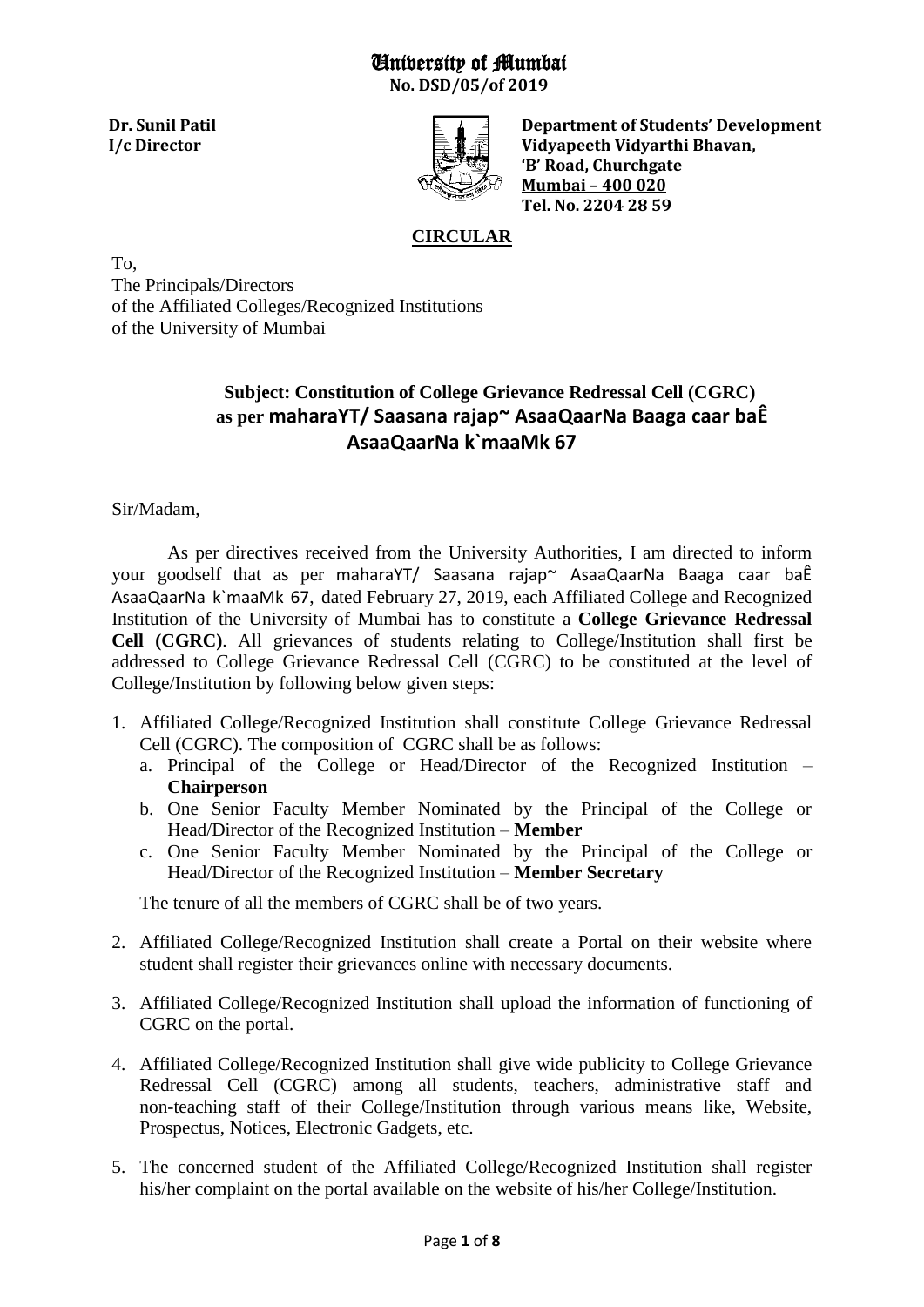- 6. The Member Secretary of CGRC shall maintain the documentation of the grievances of students who have registered their grievances on the portal of the College/Institution.
- 7. The Member Secretary shall prepare the Agenda for the meeting of the College Grievance Redressal Cell (CGRC) in consultation with the Chairperson and shall communicate to all members prior to the meeting.
- 8. The committee shall resolve the grievance of the complainant student by giving an opportunity of hearing to all the concerned parties and following principles of natural justice.
- 9. The Member Secretary shall convene meeting of College Grievance Redressal Cell (CGRC) in consultation with the Chairperson in order to redress the grievances registered on portal within 15 days of its receiving.
- 10. The Member Secretary shall prepare Minutes and Action Taken Report for College Grievance Redressal Cell (CGRC).
- 11. The Member Secretary shall upload the Decisions/Resolutions/Minutes/Action Taken Report of CGRC on the portal.
- 12. The Member Secretary shall communicate the Minutes and Action Taken Report of each meetings of CGRC for the information to the Director, Students' Development, University of Mumbai by an email on **cgrc@mu.ac.in**
- 13. The Member Secretary will prepare Annual Report regarding working of the CGRC and submit it to the Director, Students' Development, University of Mumbai by an email on **cgrc@mu.ac.in**
- 14. If the concerned student is not satisfied with the decision of the College Grievance Redressal Cell (CGRC) then he/she can appeal to University Grievance Redressal Cell (UGRC) which comes under Department of Students' Development within 30 days. The Member Secretary shall communicate this to all students who have registered their grievances on the portal. The student desire to appeal on the decision given by CGRC shall register his/her grievance/s on the portal available on the website of University of Mumbai, **www.mu.ac.in** with all supporting documents within 30 days.
- 15. The procedure and directives for functioning of College Grievance Redressal Cell (CGRC) are enclosed here for information and necessary action at your end.

Mumbai **Dr. Sunil Patil** May 14, 2019 **I/c Director, DSD**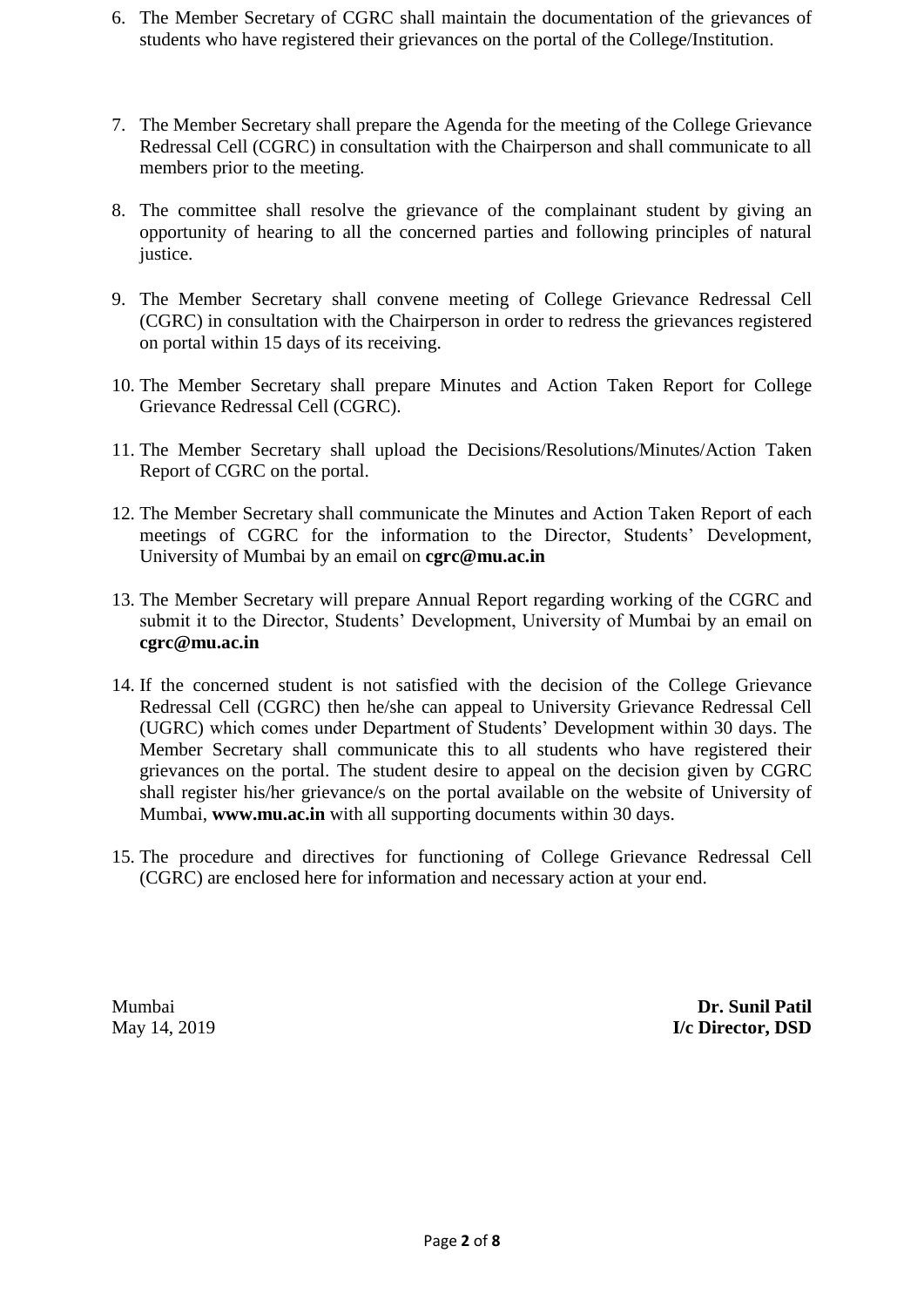# University of Mumbai **DEPARTMENT OF STUDENTS' DEVELOPMENT**

#### **PROCEDURE AND DIRECTIVES FOR FUNCTIONING OF COLLEGE GRIEVANCE REDRESSAL CELL (CGRC)**

#### **A. Role and Functions of CGRC**

The CGRC shall exercise the following role and perform the following functions, namely-

- 1) To receive the applications of the students from the portal available on the website of College / Institute and process them further.
- 2) To attend all applications relating to the grievances of the students.
- 3) To entertain and consider the grievances of the students. It may hear the students in person by giving opportunities of hearing.
- 4) To hear all the concerned parties and settle grievances as early as possible.
- 5) To counsel the students whenever necessary to resolve their grievances.
- 6) To give advice to the students through correspondence.
- 7) The CGRC shall not discuss with any sub-judice grievances.
- 8) It shall make efforts to settle the disputes amicably.
- 9) To prepare and submit the recommendations relating to the redressal of grievances to the concerned.
- 10) To consider and submit recommendations and suggestion in respect of reforms in the working of various sections/units/departments/cells of the College/Institution relating to the redressal of grievances of students.
- 11) To prepare Minutes and Action Taken Report of the meeting of CGRC and submit it to the Director, Students' Development, University of Mumbai.
- 12) To prepare Annual Report regarding working of the CGRC and submit it to the Director, Students' Development, University of Mumbai.

### **B. Role of the Chairperson of CGRC**

- 1) The Principal of Affiliated College or Head / Director of Recognized Institution shall be the Chairperson of CGRC. In absence of Principal / Head / Director, the Incharge of the College / Institution shall be the Chairperson of CGRC with prior permission of his/her Management/Higher Authorities.
- 2) The Chairperson shall finalize the date of meeting of CGRC in discussion with Member Secretary.
- 3) The Chairperson shall preside over the meeting of CGRC.

### **C. Role of the Member Secretary of CGRC**

- 1) The Member Secretary shall be the Primary Officer of the CGRC. He shall be the custodian of all accounts and records, if any, placed at the disposal of the Cell.
- 2) The Member Secretary shall prepare the Agenda for a meeting of the CGRC in consultation with the Chairperson and shall communicate the Agenda with all necessary documents of students to all members prior to the meeting through an email.
- 3) The Member Secretary shall convene meetings of CGRC in consultation with the Chairperson in order to redress the grievances registered on portal within 15 days of its receiving.
- 4) He shall also attend the meetings and shall be responsible for maintaining a record of the minutes of the proceedings of the meetings.
- 5) He shall prepare Action Taken Report on the previous meeting of CGRC.
- 6) The Member Secretary shall upload the Decisions/Resolutions/Minutes/Action Taken Report of CGRC on the portal.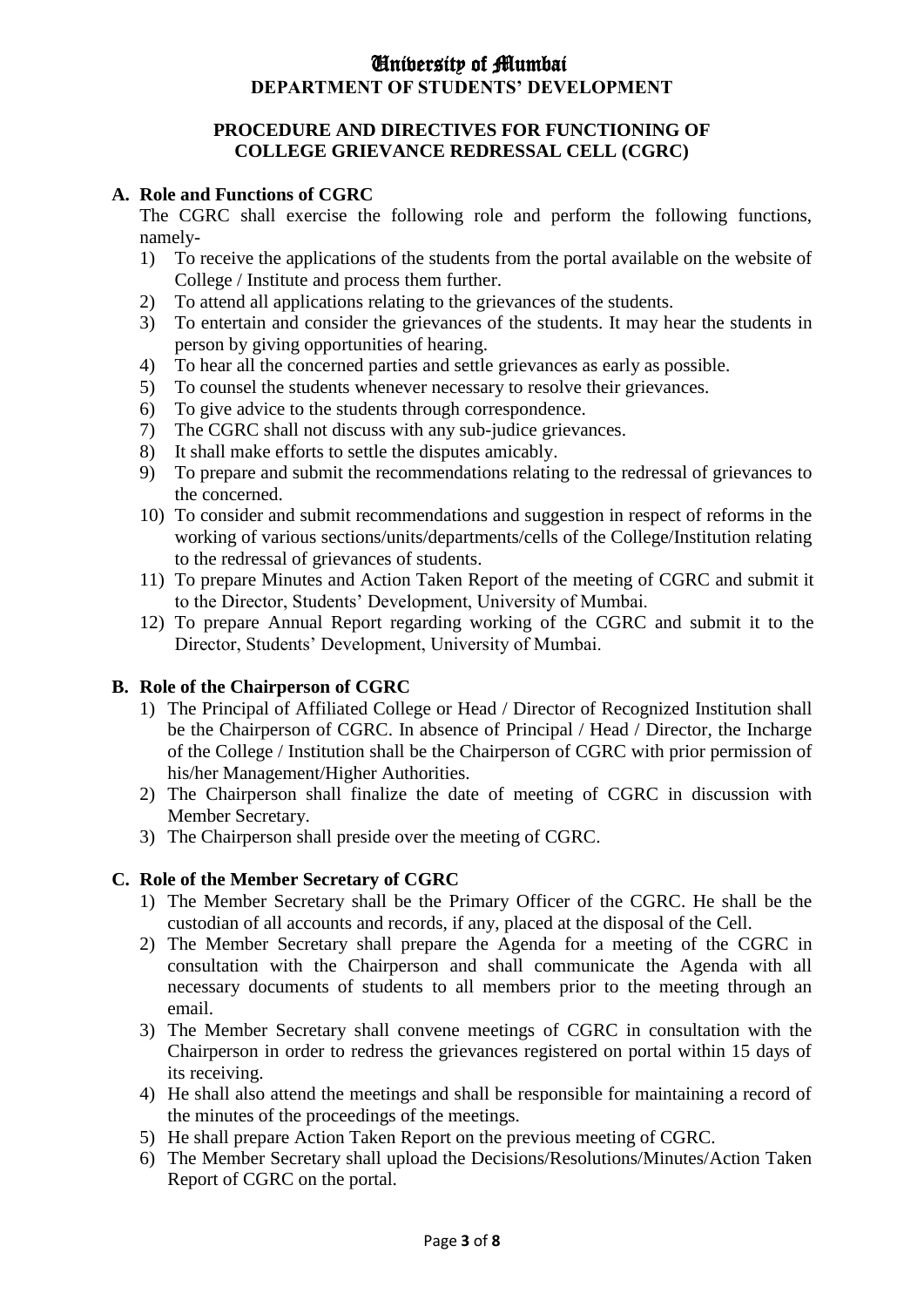- 7) The Member Secretary shall communicate the Minutes and Action Taken Report of each meetings of CGRC for the information to the Director, Students' Development, University of Mumbai by an email on **cgrc@mu.ac.in**
- 8) The Member Secretary shall prepare Annual Report regarding working of the CGRC and submit it to the Director, Students' Development, University of Mumbai by an email on **cgrc@mu.ac.in**
- 9) The Member Secretary shall discharge such other duties and functions related to grievances of the students as the Chairperson and the Director, Students' Development assign to him from time to time.

### **D. Meetings of CGRC**

- 1) The CGRC shall meet regularly as per the exigency in order to redress the grievances registered on portal within 15 days of its receiving. If there are no grievances, the CGRC shall meet once in every semester.
- 2) The Member Secretary may directed by the Chairperson to convene a meeting of the CGRC at the place, date and time to be fixed in consultation with him/her.
- 3) Every meeting of the CGRC shall be numbered serially.
- 4) The Notice of the meeting shall be issued by the Member Secretary well in advance, in consultation with the Chairperson and shall communicate to all members with its Agenda and necessary documents prior to the meeting through an email.
- 5) However, any non-receipt of notice by the members shall not invalidate the proceedings of the meeting.
- 6) In case of a meeting being called urgently the Notice and Agenda with necessary documents may be distributed to the members during the meeting. The procedure of any such meeting shall be such as the CGRC may determine.
- 7) In case the grievance is against any of the members of the CGRC, the concerned member shall abstain himself from the proceeding on such issue. However, the concerned student shall have choice to approach the (University Grievance Redressal Cell (UGRC) for the Redressal of his/her grievance.

### **E. Venue of the Meeting of CGRC**

- 1) The Meeting of the CGRC shall be held in the premises of the College/Institution during the working days and working time of the College/Institution.
- 2) The Member Secretary shall communicate venue, date and time of meeting of CGRC to all members of CGRC and students who have registered their grievances prior to the meeting.

### **F. Quorum of the Meeting of CGRC**

The Quorum for the meeting of CGRC shall be two, including Chairperson.

### **G. Decisions by Majority of the Meeting of CGRC**

All matters of any meeting of the CGRC shall be decided by majority of the members present and voting and, in case of a tie, the person presiding shall have a second or casting vote.

#### **H. Minutes**

- 1) The draft Minutes of the meetings shall be prepared by the Member Secretary in consultation with the Chairperson and confirm it from all members within 7 days after the meeting.
- 2) The Minutes shall contain a record of the decisions taken and resolutions passed by the CGRC in the meeting and the discussions of the meeting shall not ordinarily form part of the Minutes.
- 3) The Member Secretary shall submit the confirmed minutes of the meeting of CGRC to the Director, Students' Development, University of Mumbai by an email on **[cgrc@mu.ac.in](mailto:cgrc@mu.ac.in)**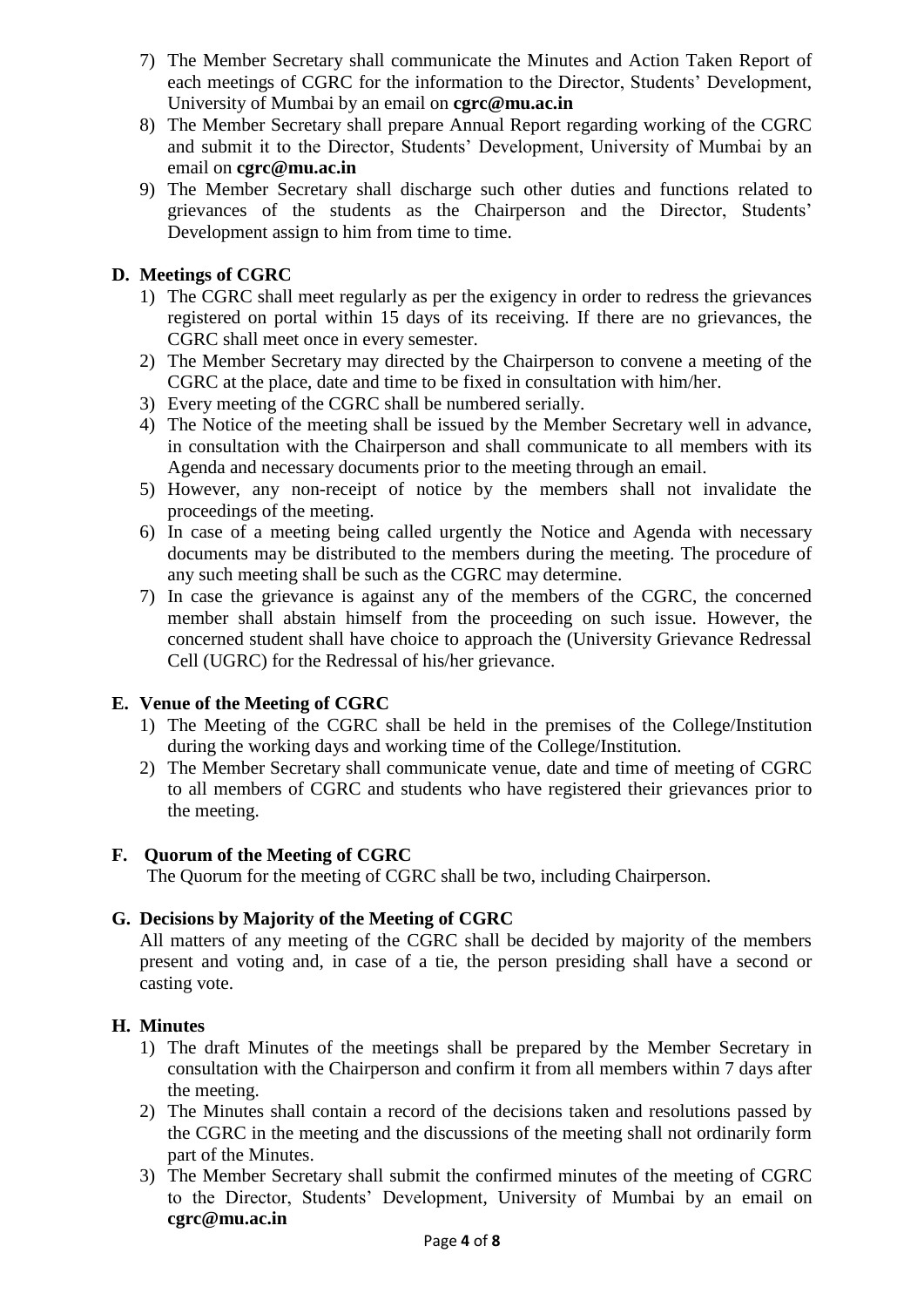## **I. Action Taken Report**

- 1) After the confirmation of the minutes, the Member Secretary shall report to the CGRC the Action Taken Report on the resolutions or decisions or directions given in the previous meetings of the CGRC.
- 2) The Member Secretary shall submit Action Taken Report on the meeting of CGRC to Director, Students' Development, University of Mumbai by an email on **[cgrc@mu.ac.in](mailto:cgrc@mu.ac.in)**

### **J. Attendance of Members**

- 1) Member Secretary shall maintain the record of Attendance of each meeting of CGRC.
- 2) Every member shall sign the Attendance Sheet during every meeting.

# **K. Appearance before CGRC**

The complainant student may appear in person. If he/she is incapable to attend / represent his/her grievances, then his/her representative (preferably parents) other than legal practitioner may be authorized to present his/her case in any proceedings before the CGRC.

# **L. Language of Proceedings of Meetings of CGRC**

Preferably Marathi language may be used in the proceedings of meetings of CGRC. The complainant student can request for any other language to the CGRC.

## **M. Nature of Applications to be Entertained by the CGRC**

The grievances or common grievances of students related to College / Institution only shall be considered by the CGRC.

### **N. Registration of Grievances on the Portal**

- 1) Any student desiring redressal of his grievance/s may register his/her grievance/s online on the portal available on website of his/her College/Institution.
- 2) The student shall fill all the information required for registration and upload the supporting documents.
- 3) The grievances with insufficient/incomplete information shall not be entertained by CGRC.

### **O. Disposal of Applications**

- 1) On receipt of an Applications of Grievances of Students, the Member Secretary shall scrutinize the applications in consultation with Chairperson of the CGRC and prepare the Agenda of Meeting.
- 2) Non-accepted applications shall be communicated to the student in writing by Member Secretary.
- 3) The Member Secretary shall communicate the date, time and venue of the Meeting to the students who have registered their grievances on the portal before the meeting with the help of Administrative Staff of the Department / Institution.
- 4) The Member Secretary may request the applicant student to supply further information as may be necessary and also discuss the grievance personally with the applicant.
- 5) The Member Secretary may request all the parties related to grievance to give clarification in writing with necessary documents and send it to all members through an email along with the Agenda.
- 6) The Member Secretary shall present each complaint before the CGRC as per the Agenda with all necessary documents given by the students during the meeting.
- 7) The CGRC shall redress all the grievances as per the Agenda by giving an opportunity of hearing to all the concerned parties and by following principles of natural justice.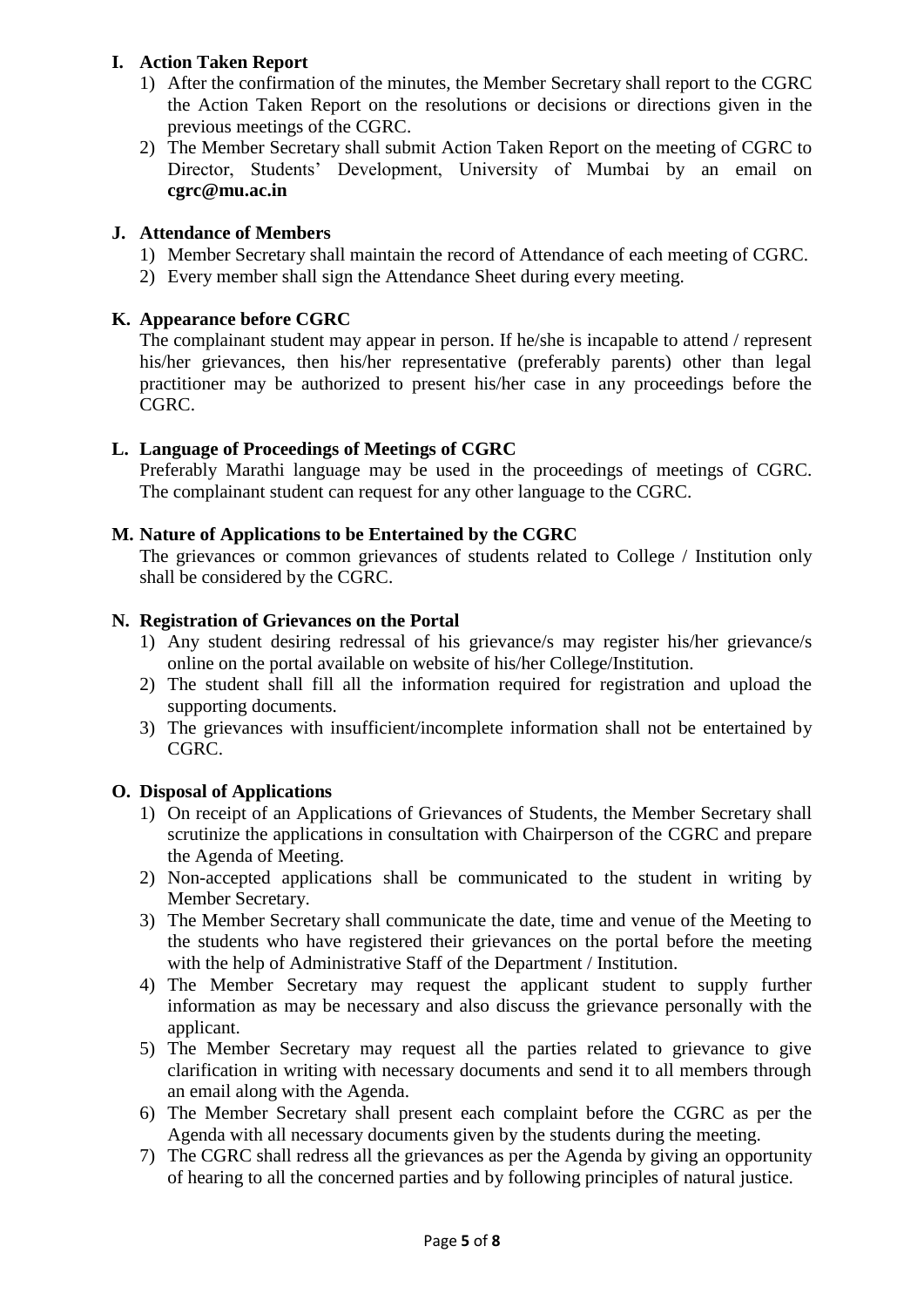8) The Member Secretary shall communicate a copy of Order/Decision/Resolution to all the students whose grievances were mentioned in the Agenda.

# **P. Non-Entertainment of Application**

- 1) No applications for redressal of grievances shall be entertained, if the CGRC is satisfied that
	- a. The applicant has knowingly made false statement or furnished false information as regards to place of residence, educational qualifications, etc.
	- b. In an application, there is no prima facie case for considering it.
	- c. The Application is frivolous or fictitious.
	- d. The matter is sub-judice in any court of law.
	- e. If there is gross delay.
	- f. Having regard to all the circumstances of the case, it is otherwise not reasonable to consider the application.
- 2) In case of any false or frivolous complaint, the CGRC may recommend appropriate action against the complainant student.

### **Q. Processing of Applications**

- 1) The Member Secretary shall prepare requisite number of sets of all the applications received online/personally from the students and documents of other parties on which complaint has been made and send it to all members of CGRC prior to the meeting through an email and handover its hardcopies to all members of CGRC at the time of meeting.
- 2) The CGRC shall consider the case on the basis of the noting prepared by the Member Secretary.
- 3) The CGRC shall deal with the case on the basis of the Provisions of the Act, Rules, Regulations, Statutes, Ordinances, Circulars and Directions of the University and on the basis of natural justice, equity and good conscience.
- 4) The CGRC shall hear the all the concerned parties related to the complaint in person / individually / collectively whatever the requirement of the case by following principles of natural justice.
- 5) Efforts shall be made to settle the grievances amicably after hearing all parties.
- 6) Efforts shall be made to settle the grievances within 15 days of its receiving.

### **R. Consideration of Applications**

- 1) Each member of the CGRC shall study the applications/cases sent to them in advance.
- 2) Applications shall be discussed in the Meeting and further line of action shall be decided.
- 3) The concerned student/s or any other person or teaching staff or administrative staff or non-teaching staff or official who is concerned with the grievances of the student/s may be called during the meeting of the CGRC whenever necessary and they may be heard in person.
- 4) If the CGRC finds it necessary it may refer any matter to an expert and obtain his / her opinion.
- 5) After following all the procedures enumerated under sub-rules R. (1) to (4) above, the CGRC may formulate its recommendations on the Application.

### **S. Recommendations for Final Action**

- 1) The Member Secretary shall communicate a copy of Order/Decision/Resolution to all the students whose grievances were mentioned in the Agenda.
- 2) The Chairman and Member Secretary shall see the implementation of resolutions/decisions made during the meeting of CGRC on top priority basis.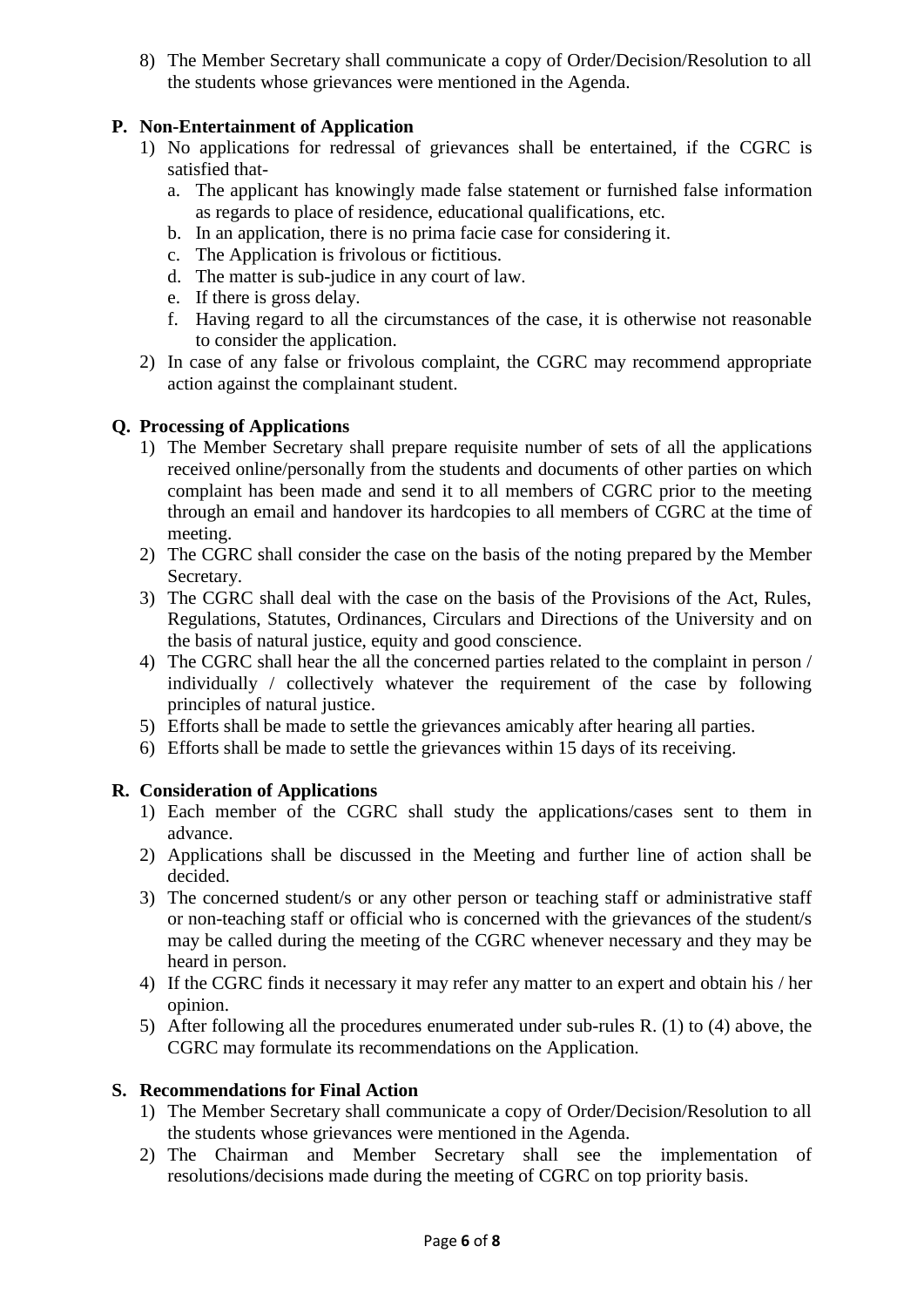- 3) The Member Secretary shall upload the Decisions/Resolutions/Minutes/Action Taken Report of CGRC on the portal.
- 4) If the CGRC comes to the conclusion that any of the employees/officials is involved in misconduct, they can recommend departmental enquiry against him/her.

## **T. Pursuing the Matter**

- 1) The Chairman and Member Secretary shall keep in touch with the concerned sections/units/departments/cells and see that the decision is implemented immediately.
- 2) After the decision is finally implemented the same shall be incorporated in the Action Taken Report and submit it to all the members of CGRC at the next meeting.
- 3) The Member Secretary shall upload the Decisions/Resolutions/Minutes/Action Taken Report of CGRC on the portal.

### **U. Appeal on the Decisions**

- 1) The student may prefer an appeal on the decision given by CGRC to University Grievance Redressal Cell (UGRC) within 30 days from the receipt of the decision of the CGRC.
- 2) In such case the student shall apply again on the portal available on the website of University of Mumbai, **www.mu.ac.in** within 30 days from the receipt of the decision of the CGRC.

### **V. Miscellaneous**

### **a) Staff of the CGRC**

The Principal/Head/Director shall assign one Administrative Staff (Junior Clerk) and Peon for working of CGRC.

### **b) Publicity**

The Chairperson and Member Secretary of CGRC shall give due publicity to the functioning of the CGRC through various modes of publicity like, Website, Prospectus, Notices, Electronic Gadgets, etc. for the information of the Students, Teaching Staff, Administrative Staff and Non-Teaching Staff.

### **c) Powers to give Directions**

The Director, Students' Development, University of Mumbai may from time to time, issue directions to the CGRC to carry out its purposes effectively and the CGRC shall be bound to carry out such directions.

### **W. Annual Report**

The Member Secretary shall prepare Annual Report as per the format given below regarding working of the CGRC and submit it to the Director, Students' Development, University of Mumbai by an email on **cgrc@mu.ac.in**

|   | o<br>Full Name of the Affiliated   |  |
|---|------------------------------------|--|
|   | College / Recognized Institution   |  |
| 2 | Abbreviated Name of the            |  |
|   | Affiliated College / Recognized    |  |
|   | Institution                        |  |
| 3 | Address of the College             |  |
|   | Institution                        |  |
| 4 | District                           |  |
| 5 | Landline No. of the College        |  |
|   | Institution                        |  |
| 6 | Email of the College / Institution |  |